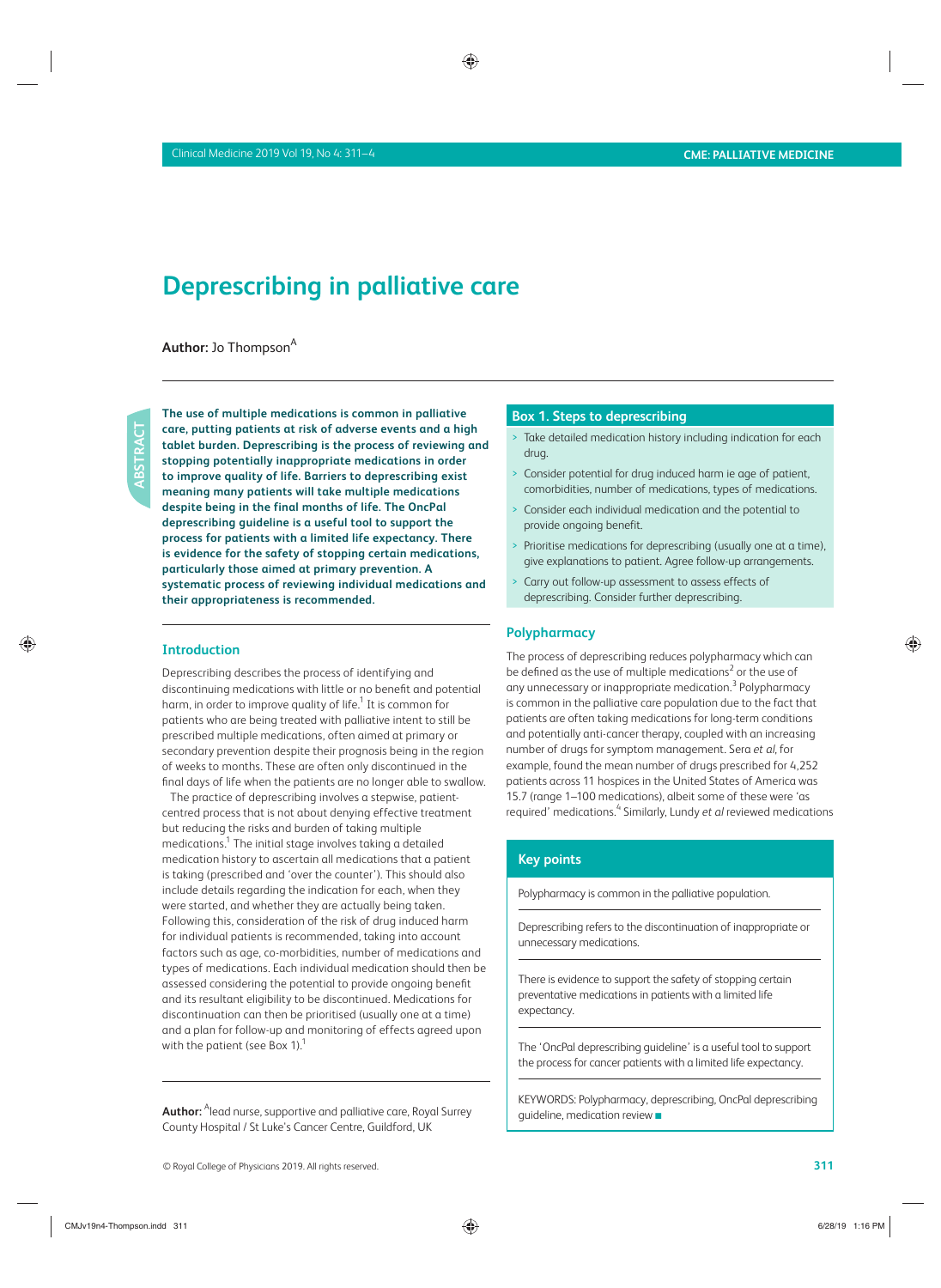# **Box 2. Barriers to deprescribing 1,2,8,9**

> Limited time.<sup>1</sup>

- > Lack of clarity over whose role it is to deprescribe.<sup>8</sup>
- > Concern regarding stopping medications initiated by specialists.<sup>1</sup>
- > Uncertainty regarding the ongoing benefits of medications.<sup>1</sup>
- > Concern over drug withdrawal effects.<sup>2</sup>
- > Uncertainty regarding the timing of deprescribing discussions when goals of care are unclear.<sup>1</sup>
- > Concern from healthcare professionals that patients may feel they are 'giving up hope'.<sup>9</sup>
- > Reluctance from patients to change medications.<sup>2</sup>

being taken by 138 patients admitted to five hospices in Northern Ireland and found the mean number of medications being taken was eight (range 0–17).<sup>5</sup>

 The consequences of polypharmacy include an increased risk of adverse events due to the combinations of medications prescribed, a high tablet burden for patients and increased costs.<sup>6</sup> There is also the risk that, faced with an increasing number of medications to take, patients may not prioritise the most essential drugs. Schenker *et al* evaluated the associations between polypharmacy and quality of life in 372 patients with a life-limiting illness. $^7$  They found that taking more medications was indeed associated with higher symptom burden and lower quality of life.

# **Barriers to deprescribing**

 The above begs the question as to why deprescribing is not more commonplace for patients whose disease is palliative when there are clear benefits to the process? Barriers to the process exist at patient, prescriber and organisational levels (see Box 2).

 There is no doubt that managing medications for lifethreatening illnesses, non-life threatening co-morbid conditions and symptom control is challenging for clinical staff. The initiation of medicines is often guideline driven, but guidance is generally unclear regarding when it may be safe or appropriate to discontinue treatment.<sup>10</sup>

 Overcoming the barriers to deprescribing is important. An understanding of the potential benefits of the process may prompt clinicians to be more proactive particularly for patients with a limited life expectancy. A stepwise approach as described previously can help alleviate patient anxiety with regard to stopping medications and the implications of this process.<sup>11</sup> These discussions can form part of advance care planning where priorities of care are considered. Clinicians need to be confident in initiating these discussions, despite a potential degree of discomfort regarding how the patient will respond. In fact, evidence suggests physicians overestimate patients' discomfort with stopping medications.<sup>12</sup>

#### **Deprescribing tools**

 Various tools have been developed to support deprescribing practices but the majority of these relate to the elderly care population and do not obviously translate across to palliative care. One tool aimed at supporting deprescribing in palliative oncology

patients is the 'OncPal deprescribing guideline'.<sup>13</sup> The guideline was developed by systematically reviewing medication classes and examining the literature to support the discontinuation of each medication. The guideline was drafted and sent to oncology consultants, palliative medicine consultants and senior pharmacists for review.

 The guideline was tested by a clinical pharmacist applying it to the medication lists of 61 cancer patients with an estimated prognosis of 6 months or less. The same medication lists were reviewed by a panel of experts (clinical oncologist, medical oncologist and palliative care consultant) who used their knowledge and expertise to identify potentially inappropriate medications. The results from the two groups were compared to establish the robustness of the OncPal guideline. The proportion of medications assessed correctly using the OncPal guideline was 94% (as compared to the expert panel). Overall agreement using Cohen's kappa coefficient was  $0.83^{13}$  The reliability of the tool has however not been reported. Table 1 shows an adapted version of the OncPal.

#### **Medication classes suitable for deprescribing**

 Classes of medications highlighted as being appropriate to consider deprescribing are those prescribed for primary and secondary prevention, or those with no short term benefit eg statins, antihypertensives, gastric protection and, in some cases, oral hypoglycaemics.

 Kutner *et al* conducted a multicentre, randomised controlled trial on the safety of discontinuing statins in patients with a life expectancy of less than 1 year.<sup>14</sup> They showed no difference in the number of patients who died within 60 days of study enrolment and no difference between the two groups of occurrence of cardiovascular-related events. They conclude that stopping statins in this cohort of patients was safe and may have benefits including enhanced quality of life.<sup>14</sup>

 Antihypertensive medications are also an option for deprescription in the palliative population, particularly when geared towards primary prevention, and when the time to therapeutic benefit is greater than estimated life expectancy.<sup>15</sup> Pasierski highlights the importance of reviewing and considering stopping antihypertensives for patients with a limited life expectancy.<sup>16</sup> Often towards the end of life there is a natural lowering of blood pressure putting those continuing to take these drugs at risk of hypotension (and dizziness and falls).<sup>16</sup>

 Gastric protection where there is no history of gastrointestinal bleeding, peptic ulcer, gastritis, or when taken to prevent side effects of other medications that have been ceased (eg steroids or nonsteroidal anti-inflammatory drugs) is likely to be unnecessary.<sup>17</sup> Oral hypoglycaemics may no longer be indicated if the sole use was secondary prevention of diabetic associated events or to treat mild hyperglycaemia.<sup>18</sup> Certainly in the final weeks of life there should be more relaxed blood glucose control for patients previously on strict regimens.<sup>18</sup>

#### **Conclusion**

 Deprescribing is an important consideration for patients with a limited life expectancy. It can result in reduced adverse events, reduced tablet burden, prioritisation of the most essential medications, reduced costs and, most importantly, enhanced quality of life. A stepwise approach to deprescribing is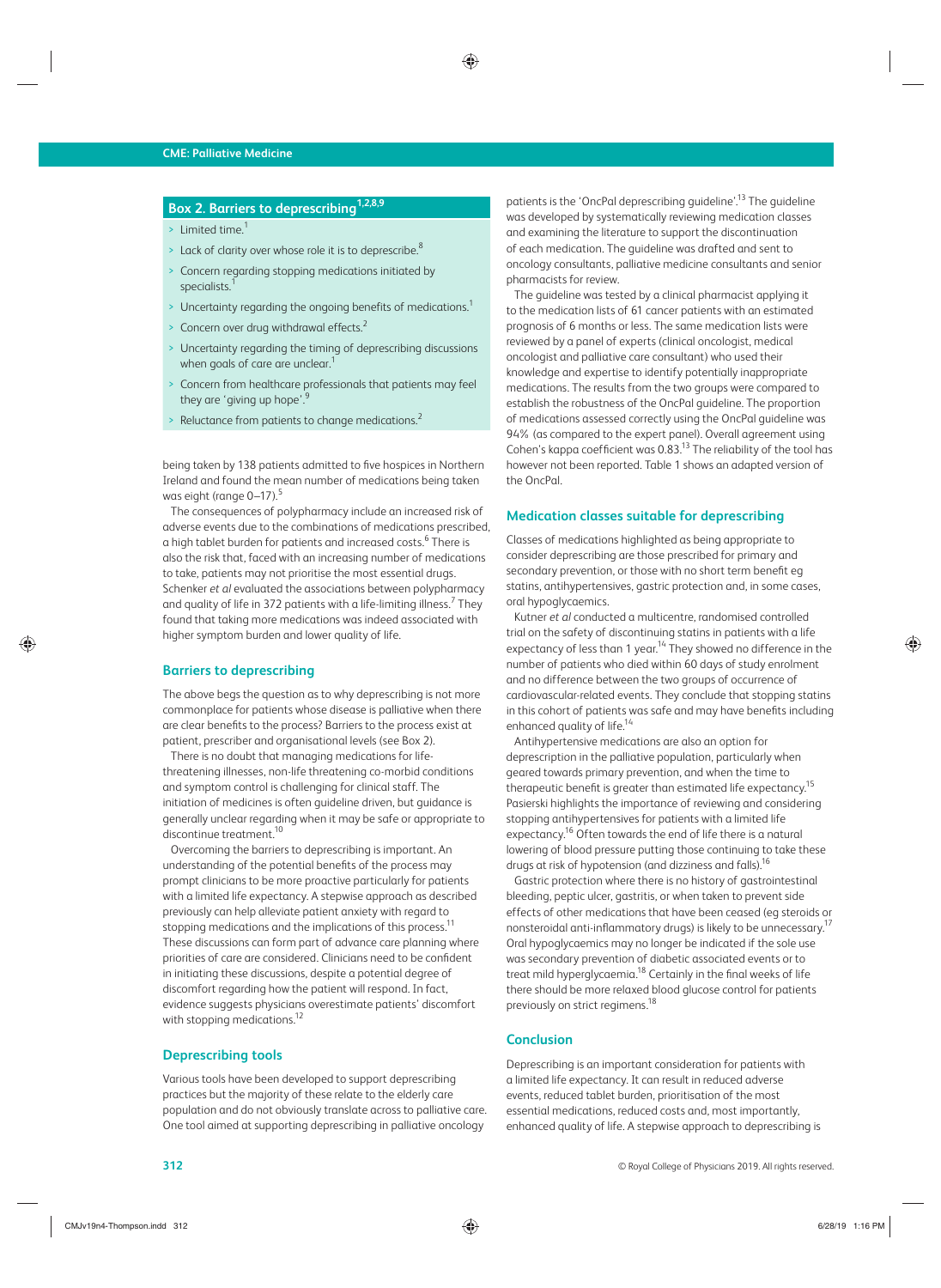| Table 1. The OncPal deprescribing guideline. |                            |                                                                                                                                                     |  |
|----------------------------------------------|----------------------------|-----------------------------------------------------------------------------------------------------------------------------------------------------|--|
| <b>Class of medication</b>                   | <b>Medication</b>          | <b>Situations of limited benefit</b>                                                                                                                |  |
| Aspirin                                      | Aspirin                    | Primary prevention                                                                                                                                  |  |
| Lipid lowering medications                   | <b>Statins</b>             | All indications                                                                                                                                     |  |
|                                              | <b>Fibrates</b>            |                                                                                                                                                     |  |
|                                              | Ezetimibe                  |                                                                                                                                                     |  |
| Blood pressure lowering medications          | <b>ACE</b> inhibitors      | Mild to moderate hypertension                                                                                                                       |  |
|                                              | Sartans                    | Secondary prevention of cardiovascular events                                                                                                       |  |
|                                              | Beta blockers              | Management of stable coronary artery disease                                                                                                        |  |
|                                              | Calcium channel blockers   |                                                                                                                                                     |  |
|                                              | Thiazide                   |                                                                                                                                                     |  |
|                                              | <b>Diuretics</b>           |                                                                                                                                                     |  |
| Anti-ulcer medications                       | Proton pump inhibitors     | All indications unless recent history of gastrointestinal bleeding, peptic<br>ulcer, gastritis, GORD, or the concomitant use of NSAIDs and steroids |  |
|                                              | H <sub>2</sub> antagonists |                                                                                                                                                     |  |
| Oral hypoglycaemics                          | Metformin                  | Mild hyperglycaemia (prevention of diabetic complications)                                                                                          |  |
|                                              | Sulfonylureas              |                                                                                                                                                     |  |
|                                              | Thiazolidinediones         |                                                                                                                                                     |  |
|                                              | DPP-4 inhibitors           |                                                                                                                                                     |  |
|                                              | GLP-1 analogues            |                                                                                                                                                     |  |
|                                              | Acarbose                   |                                                                                                                                                     |  |
| Osteoporosis medications                     | Bisphosphonates            | All indications except hypercalcaemia                                                                                                               |  |
|                                              | Raloxifene                 |                                                                                                                                                     |  |
|                                              | Strontium                  |                                                                                                                                                     |  |
|                                              | Denosumab                  |                                                                                                                                                     |  |
| <b>Vitamins</b>                              | n/a                        | All except treatment of low serum concentrations                                                                                                    |  |
| <b>Minerals</b>                              | n/a                        | All except treatment of low serum concentrations                                                                                                    |  |
| Complementary therapies                      | n/a                        | All indications                                                                                                                                     |  |

 Adapted with permission from Lindsay J, Dooley M, Martin J *et al* . The development and evaluation of an oncological palliative care deprescribing guideline: the 'OncPal deprescribing guideline'. *Support Care Cancer* 2015;23:71–8.

 ACE = angiotensin-converting enzyme; DPP-4 = dipeptidyl peptidase-4; GLP-1 = glucagon-like peptide-1; GORD = gastro-oesophageal reflux disease; NSAIDs = nonsteroidal anti-inflammatory drugs;  $n/a = not$  applicable.

recommended, a key element of this is establishing the primary indication for each medication which helps inform the decision as to whether they can be discontinued. The process of deprescribing needs to involve the patient and must include regular follow-up (to review the effects of deprescribing). ■

#### **References**

- 1 Scott I, Hilmer S, Reeve E et al. Reducing inappropriate polypharmacy. The process of deprescribing . *JAMA Intern Med* 2015;175:827-34.
- 2 Goncalves F. Deprescription in advanced cancer patients. Pharmacy 2018;6:88.
- 3 LeBlanc T, McNeil M, Kamal A et al. Polypharmacy in patients with advanced cancer and the role of medication discontinuation. Lancet Oncology 2015;16:333-41.
- 4 Sera I, McPherson MI, Holmes H. Commonly prescribed medications in a population of hospice patients . *Am J Hosp Palliat Care* 2014;31:126-31.
- 5 Lundy E, McMullan D, McShane P et al. Polypharmacy and drug omissions across hospices in Northern Ireland . *J Palliat Med* 2013;16:1446-9.
- 6 Lindsay J, Dooley M, Martin J et al. Reducing potentially inappropriate medications in palliative cancer patients: evidence to support deprescribing approaches . *Support Care Cancer*  $2014.22.1113 - 9$
- 7 Schenker V, Park S, Jeong K et al Associations between polypharmacy, symptom burden and quality of life in patients with advanced, life limiting illness. *J Gen Intern Med* 2019;34:559-66.
- 8 Garfinkel D, Ilin N, Waller A et al. Inappropriate medication use and polypharmacy in end-stage cancer patients: Isn't it the family doctor's role to de-prescribe much earlier? *Int J Clin Pract* 2018;72:e13061.
- 9 Maddison A, Fisher J, Johnston G et al. Preventive medication use among persons with limited life expectancy . *Prog Palliat Care* 2011;19:15-21.
- 10 Todd A, Holmes H. Recommendations to support deprescribing medications late in life. *Int J Clin Pharm* 2015;37:678-81.